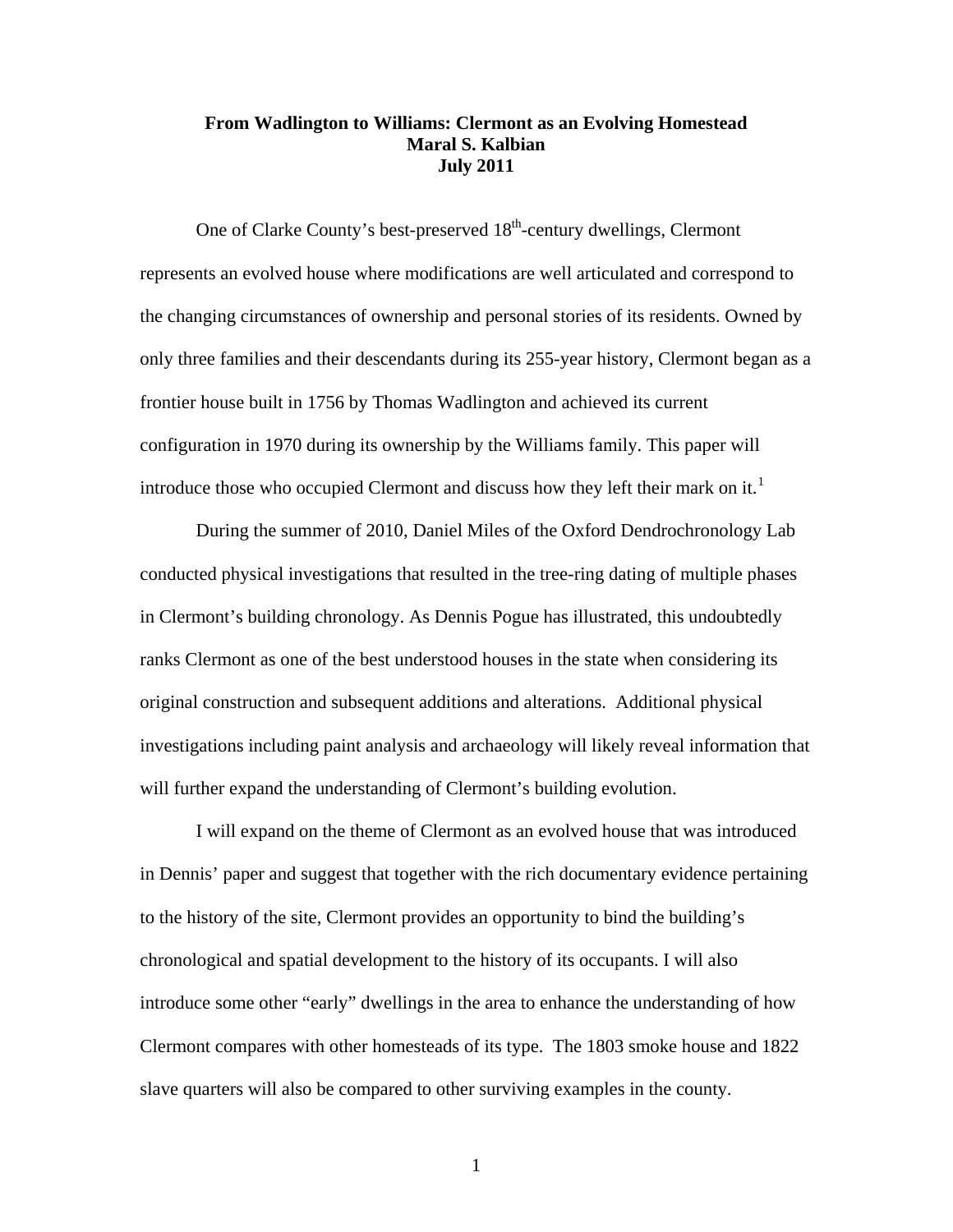

*Figure 1: The evolution of Clermont's building history has been confirmed through dendrochronology conducted in 2010.* 

One of Clermont's unique characteristics is how well its different building campaigns are reflected on its exterior. Unlike many dwellings where the earliest sections are buried within subsequent additions, Clermont stands out as an example where the different building phases are both visible and clearly articulated. As shown in *Figure 1*, a significant amount of construction occurred at Clermont during the period between 1756 and 1836, followed by relatively little building activity between 1836 and 1970. Because of the detailed dating information, the changes at Clermont can be related to specific owners and tied to particular events. These associations will contribute not only to potential visitors' appreciation of why buildings change over time, but will help bring the past owners of Clermont to life.

Although Thomas Wadlington was not the earliest owner of the property, he was the first European settler to build a structure on the site and make it his home. He was responsible for the construction of the east frame in the spring of 1756, three years after purchasing the property from John Vance, who had received a 350-acre grant in 1751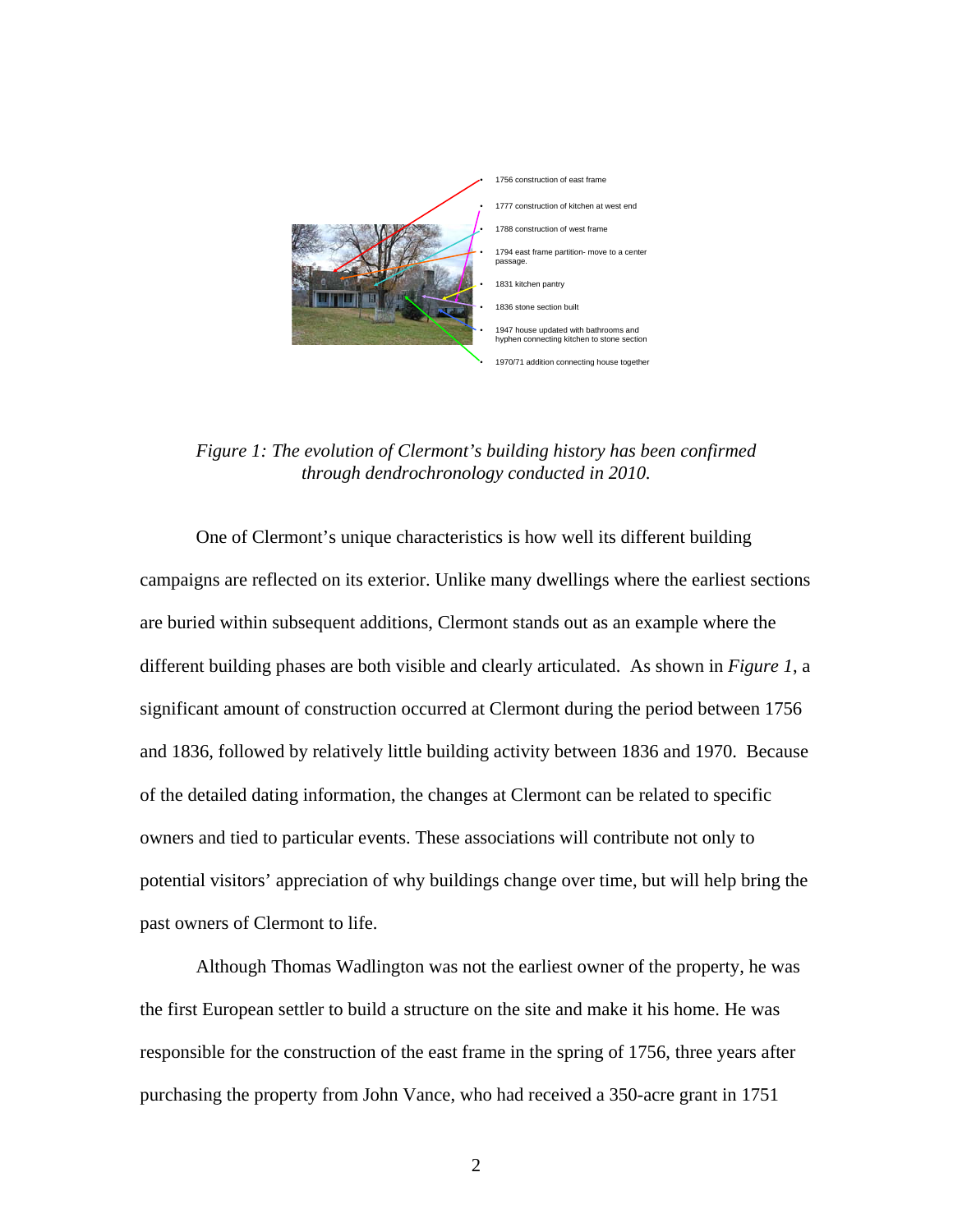<span id="page-2-3"></span><span id="page-2-2"></span><span id="page-2-1"></span><span id="page-2-0"></span>from Lord Fairfax. In the conveyance from Vance to Wadlington, Wadlington is referred to as a "planter" from Fairfax County. No evidence has been found to suggest that he was a Captain in the French and Indian War as contended in earlier histories.<sup>[2](#page-2-1)</sup> Wadlington served on the vestry of Frederick Parish and in the mid-1750s served as an overseer of several roads near the Shenandoah River. From historical documents, we can surmise that he was also a merchant. A receipt dated December 18, 1756, indicates that Wadlington was paid 30 shillings for buckskins he sold to George Washington, commander of Virginia's frontier troops during the French and Indian War at the time, that were to be used to make moccasins for the Cherokee Indians.<sup>[3](#page-2-2)</sup>

<span id="page-2-12"></span><span id="page-2-11"></span><span id="page-2-10"></span><span id="page-2-9"></span><span id="page-2-8"></span><span id="page-2-7"></span><span id="page-2-6"></span><span id="page-2-5"></span><span id="page-2-4"></span>laward chicken 13 Jo 3 yards Check @ 1/1 . -25 to 31/2 yards white human @ 3/3 by your Order on me to know son 26 082 hanks with CI 5 barraying one Hogohand from the quarter 216 To Halling I load for graham for you LA ... 1 31 Noch lock 556200 lights @ of me .. 5 To 1 Sall Hat by Sames the wag your S/ ... 23 Josh god white holdend @ b/b to good Cambrick @ 12/6 To I pairwomens Stockings 7/ 500 Check Handkerchief 3/3 to I pair sions 1/ to 1 yard A. blond 1/3 To paper pins 1 To 1/2 not of laps if 3/2 yard statten nibbond E 1/6 2 Jo1 Sunce white thread 1/6 5 To Couch paid by bol! Mercer LA1-10- Jo2 Luire

<span id="page-2-16"></span><span id="page-2-15"></span><span id="page-2-14"></span><span id="page-2-13"></span>*Figure 2: Page from Thomas Wadlington Ledger dated 1760 showing transactions with Edward Snickers, Special Collections Library, Duke University, Durham, N.C.* 

<span id="page-2-17"></span>A store ledger *(Figure 2)* with entries from 1758 to 1761 not only confirms Wadlington's presence in this area, but further confirms he was a merchant. The names of those with whom he was conducting business are the same as those of other early landowners in the area. Some of these include William Calmes, Tolliver Stribling, Isaac LaRue, Thomas Blakemore, and neighbor Isabella Jump.<sup>[4](#page-2-3)</sup> The ledger is also valuable for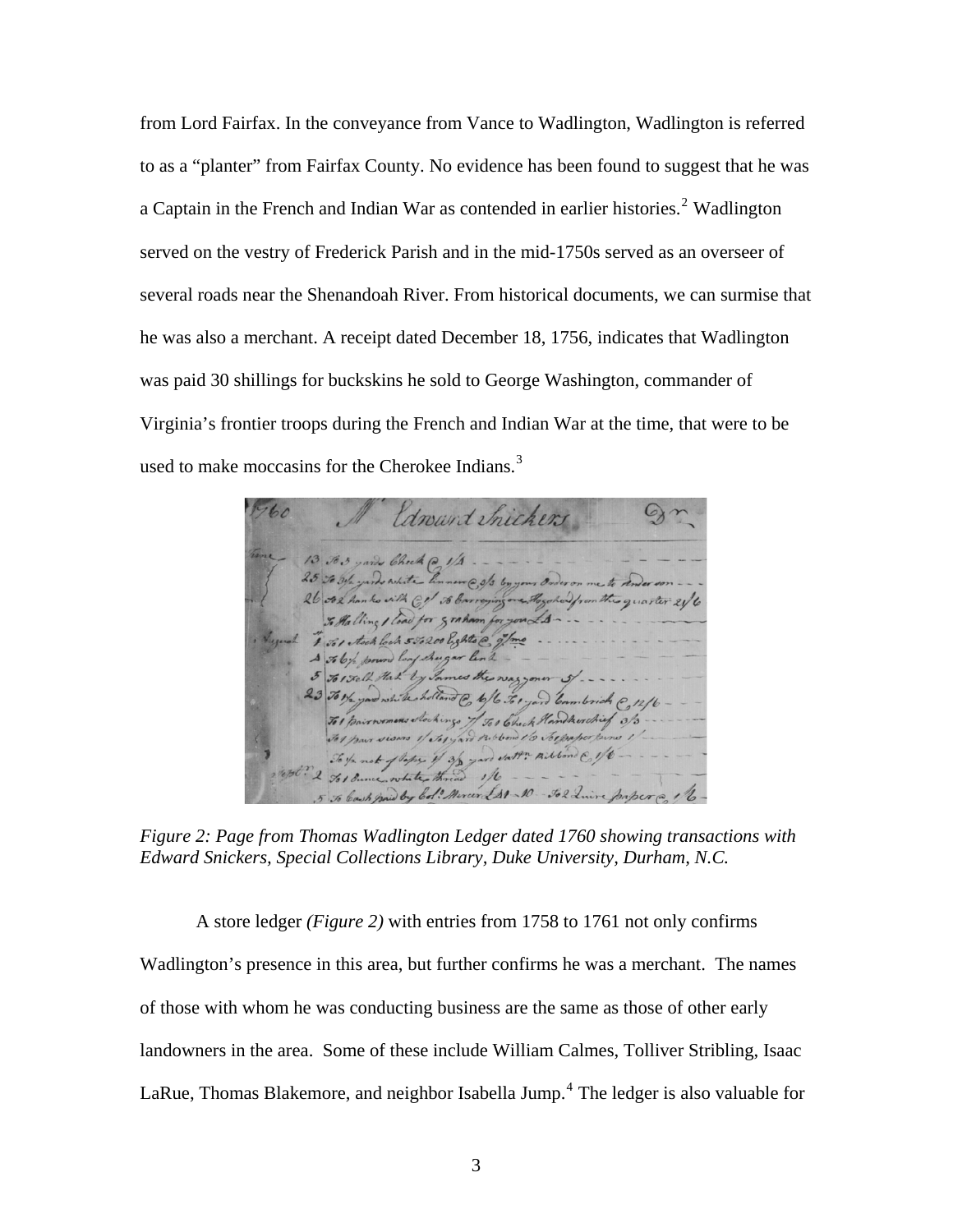information it provides on the materials that Wadlington was selling, which included fabrics, buttons, hats, stockings, scissors, shoes, ribbons, and handkerchiefs. He also sold shoes, nails, salt, whiskey, other raw materials, as well as services such as hauling goods. A long relationship with Edward Snickers, the next owner of Clermont, is documented in the ledger with transactions between the two men dating from 1758 to 1761. The ledger contains a wealth of information that with closer investigation should yield more data about Wadlington and his neighbors.

Thomas Wadlington and his wife had nine children both before and during their residence at Clermont. The growing family presumably lived in the east frame portion of the house. It is uncertain whether there were other buildings on the site at this time, since no archaeological investigations have been conducted. In 1770, Wadlington sold Clermont to Edward Snickers and moved to South Carolina. The deed describes the property as "whereon the said Thomas Wadlington now lives," thus confirming his residence at Clermont during that time.

Edward Snickers was a large landholder in what was then Frederick County and he operated a ferry, tavern, and several mills.<sup>[5](#page-2-4)</sup> In 1777, 21 years after the original east frame was erected, Snicker's constructed a frame building 65 feet west of the original dwelling. Although it is uncertain what its original use was, this once-freestanding building has been referred to as the kitchen. Archaeological research may provide more information about its original function, and perhaps also determine whether there were other parts of the house standing at that time that are no longer extant. Edward Snickers and his wife Elizabeth, who died in 1779, had five children. Snickers presumably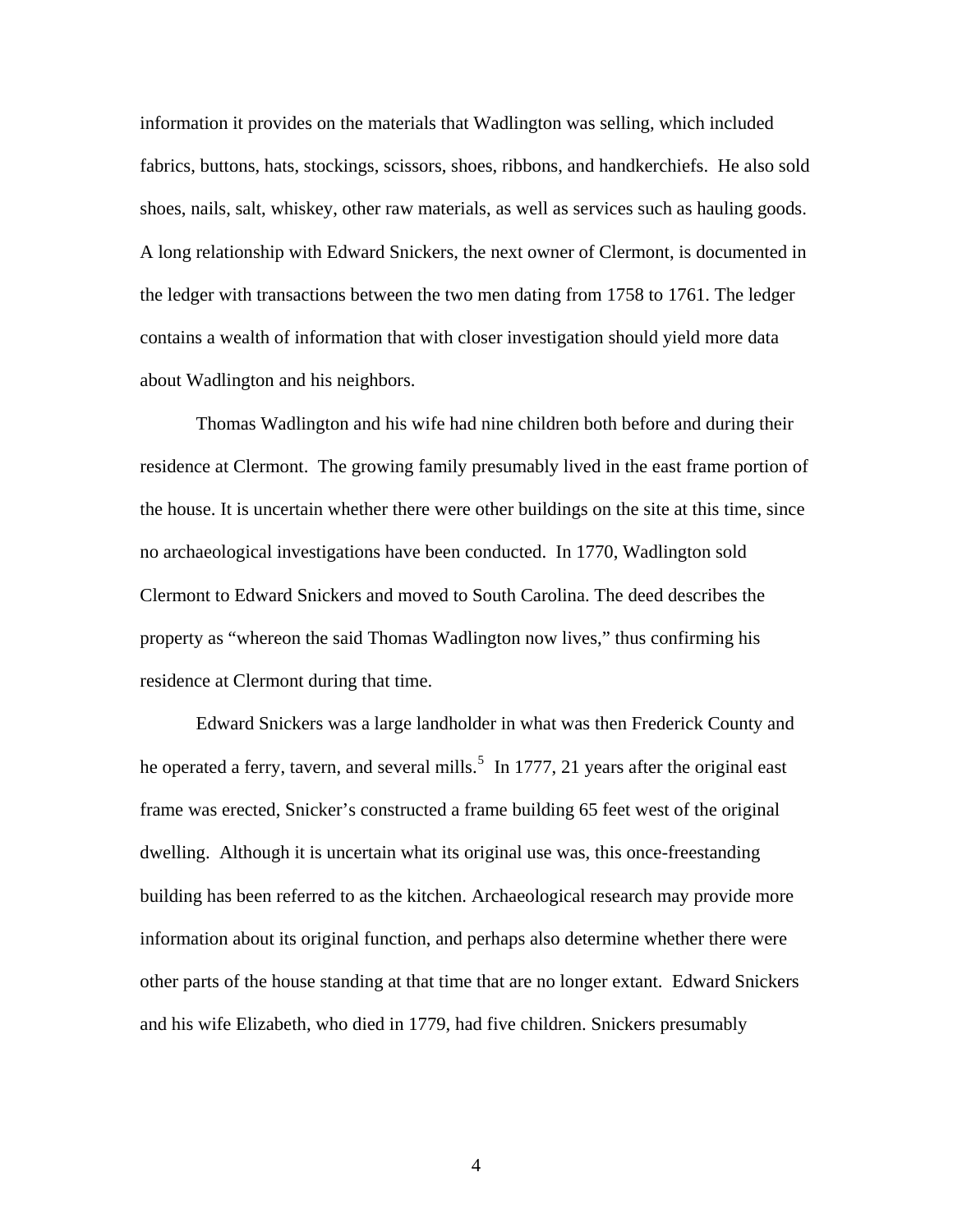continued to live at Clermont until the early 1780s when he purchased and relocated to Springfield, a nearby farm, leaving his son William to live at Clermont.<sup>[6](#page-2-5)</sup>

When Edward Snickers died in  $1790/1791^7$  $1790/1791^7$  $1790/1791^7$ , his son William was 31 years old. William married Mary Stribling in 1788, the same year as when the large west frame section (and possibly the south porch) was added to the west end of the original Wadlington east frame. This substantial expansion may have been constructed in anticipation of or as a result of William's marriage to Mary Stribling. Edward Snickers' will of 1790 confirms that William was living at Clermont and also appears to be the first time the property is specifically referred to as *Clermont* in a document.<sup>[8](#page-2-7)</sup> William's first wife died in 1793, bearing no children and in 1794 he married Frances Washington, daughter of Warner Washington Jr. (George Washington's nephew). Dendrochronology confirms that also in 1794, the east frame underwent a major remodeling of its interior spaces with alterations from a hall-parlor-plan to a more formal, and stylish centerpassage plan, perhaps as a result of his marriage to Washington. Some realignment of doors and windows was also conducted at this time to compensate for the new space arrangements. Public records suggest that William Snickers soon encountered financial troubles, and ultimately was forced to mortgage the property to his brother-in law Thomas Stribling in 1797. Despite these financial setbacks, he constructed the large and well built frame smokehouse on the property in 1803. Other outbuildings that are no longer extant were certainly constructed in this period as well. According to the 1803 personal property tax records, Snickers owned 20 horses, one coach, and 16 slaves. Archeology should be able to confirm where the barns, stables, and slave quarters that were undoubtedly present were located. Clermont is depicted on the 1809 Charles Varle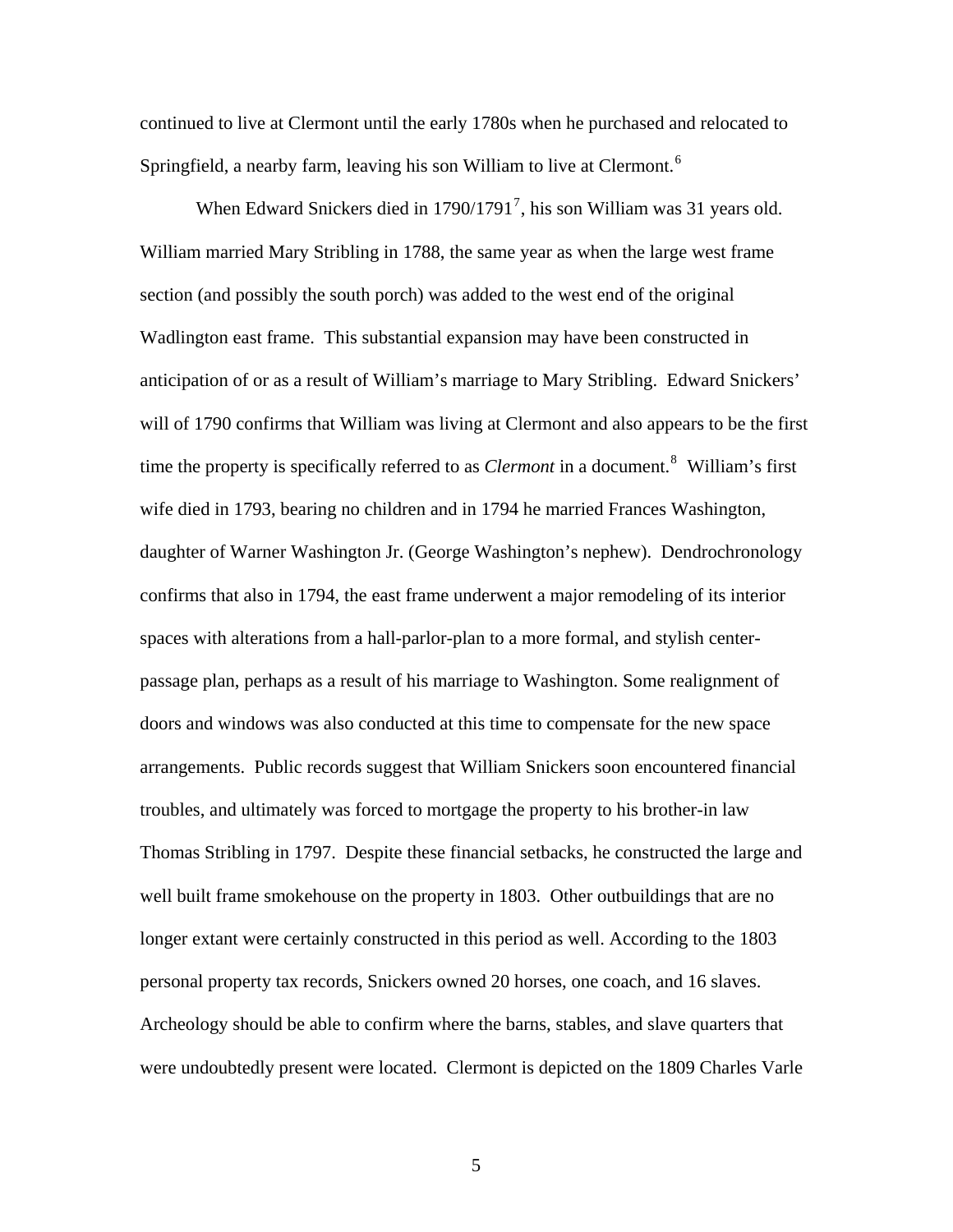Map<sup>[9](#page-2-8)</sup> of the area and is marked as a significant dwelling with the label "W. Snickers." Snickers' wife died in 1810, and nine years later, he sold Clermont to Dawson McCormick.

The purchase in 1819 by Dawson McCormick launched the 185-year McCormick family legacy at Clermont that endured until Elizabeth Rust Williams' death in 2004. The McCormicks migrated to the Shenandoah Valley in the 1730 wave of settlement from Pennsylvania. Dawson McCormick was a farmer and a justice of the peace for the county. According to dendrochronology, the large two-part log dwelling located west of the main house and referred to as the slave quarters was constructed in 1822. The 1830 census reveals that McCormick owned 16 slaves, and it is assumed there were likely other slave quarters that no longer survive at Clermont. In 1824, McCormick married Florinda Milton of nearby Milton Valley, a property just south of Clermont, and they had three children. During Dawson's ownership the kitchen was expanded to the east in 1831 with the addition of a frame with brick nogging room (pantry). This addition occurred 37 years after the last alteration to the house in 1794 by William Snickers. Dawson McCormick died in 1834 at age 48. His estate inventory shows a house with a number of pieces of furniture and farming equipment, as well as 17 slaves.<sup>[10](#page-2-9)</sup>

Widowed with three children, Florinda McCormick died in April 1836, just two years after the death of her husband. According to dendrochronology conducted in the floor joists of the large stone section of the Clermont house, those timbers were felled in the winter of 1835 and into early 1836. This is somewhat curious as it raises the question of whether this large stone addition had been planned by Dawson and followed through even after his death and was well underway by the time of Florinda's death. Dawson's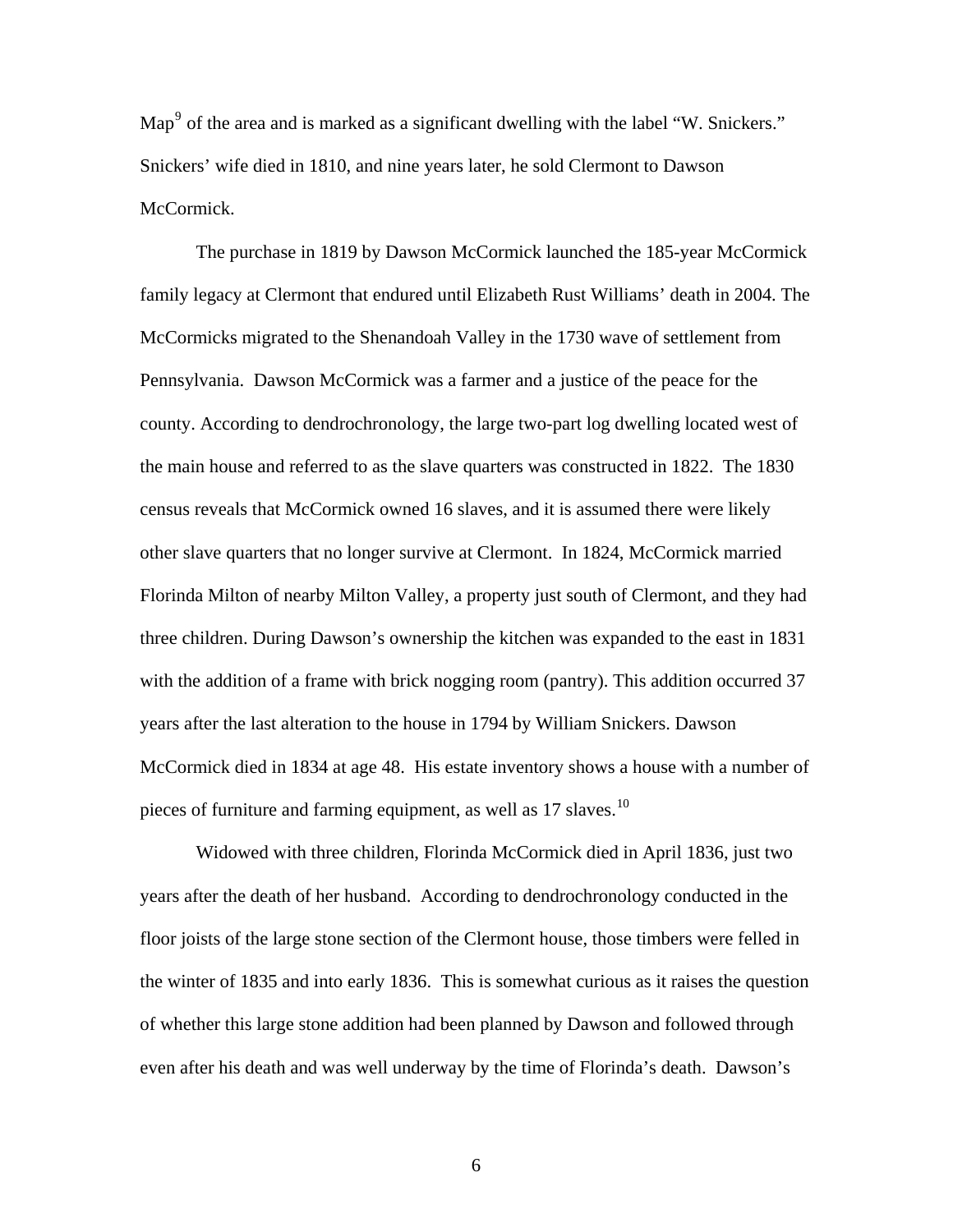estate accounts indicate that he had substantial indebtedness to several local banks and family members. After Florinda's death it is unclear as to where the children, ages twelve, ten, and five, lived. Accounts filed by their guardians, Cyrus, Charles, and Samuel McCormick, do not indicate where the children were after their mother's death and whether they moved in with their relatives or stayed at Clermont. The stone section later referred to as the dining room (downstairs) contained a bedroom upstairs and a fine wooden staircase connecting them. Although the building was located between the kitchen/pantry and the west frame section, it too was a freestanding unit. Unlike the other portions of the house, however, it was of stone and not of timber frame with brick nogging. Further investigation of this portion of the house is needed to more fully understand its function and exact building development.

Edward McCormick, the eldest of Dawson and Florinda's three children, moved back to Clarke County after graduating from Princeton in 1845. He married his second cousin Mary Stribling in 1847, and they moved to Clermont, which he had inherited. In 1849, Edward and his wife remodeled the original east frame, replacing a partition wall, and perhaps rebuilding the east chimney. It appears that they may also have changed the original jerkinhead roof to a gable form. Receipts in the Clermont archives for wallpaper and planed lumbers further confirm that work on the house was occurring in this period. According to the 1850 census, Edward was a 25-year-old farmer and head of a household that consisted of his wife Mary, two-year-old daughter Florinda, a 17-year old white male laborer named Joseph Gooman [sic], and a 70-year old black female name Nancy Thomson. The 1850 slave schedule records Edward as owner of 23 slaves. By 1854, his wife Mary had died, and in 1856, Edward married Ellen Lane Jett from Rappahannock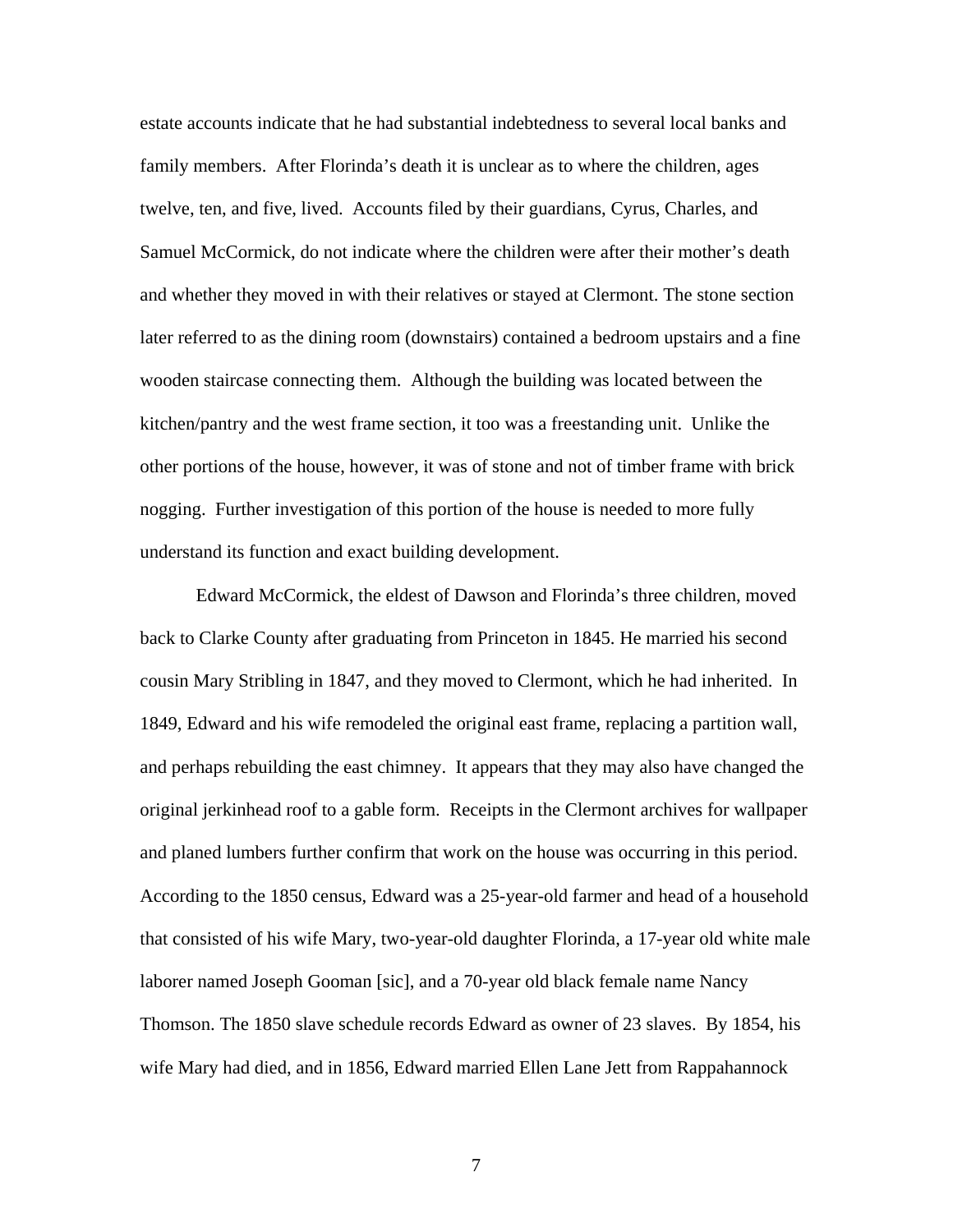County. The 1860 census shows Edward aged 35 with wife Ellen 27, daughter Florinda, and two additional children, Edward, age three and Elvia, age one. The 1860 slave schedule lists McCormick owning 28 slaves and three slave houses. Edward continued his ownership through the Civil War years and it is not surprising that little of significance was done to the house between 1849 and Edward's death in 1870. The inventory and appraisal of Edward's estate describes three upstairs chambers, a dining room, a living room, and a kitchen—all components of the house that still survive.<sup>[11](#page-2-10)</sup> After Edward's death, the Clermont estate passed to his widow Ellen Jett McCormick. She died in 1908, and like her husband, appears to have made no substantial improvements to the house, a fact confirmed by the land tax records. It was only after Ellen McCormick's son, Dr. Albert Dupuy McCormick, inherited Clermont in 1908 that there was any measurable investment in the property. According to the 1910 land tax records, Clermont contained \$1,500 worth of buildings. By 1920, \$1,000 of additional improvements had been made. These improvements probably coincided with Dr. McCormick's retirement and his family's relocation from Annapolis, Maryland, to Berryville. During their ownership, the front porch of the main house and the interior of the kitchen were remodeled, and a front porch containing rooms was added to the former slave quarters. Farm buildings including a new barn and tenant houses were also built at this time. In 1932, Dr. McCormick's daughter, Edith Beardall, inherited the property but chose not live there full time. It was only after 1946/1947 that she moved to Clermont and hired architects Walter Peters and Harlow May to draw plans for altering the house. The small hyphen connecting the stone dining room to the kitchen and pantry was constructed and bathrooms added in the oldest portion of Clermont.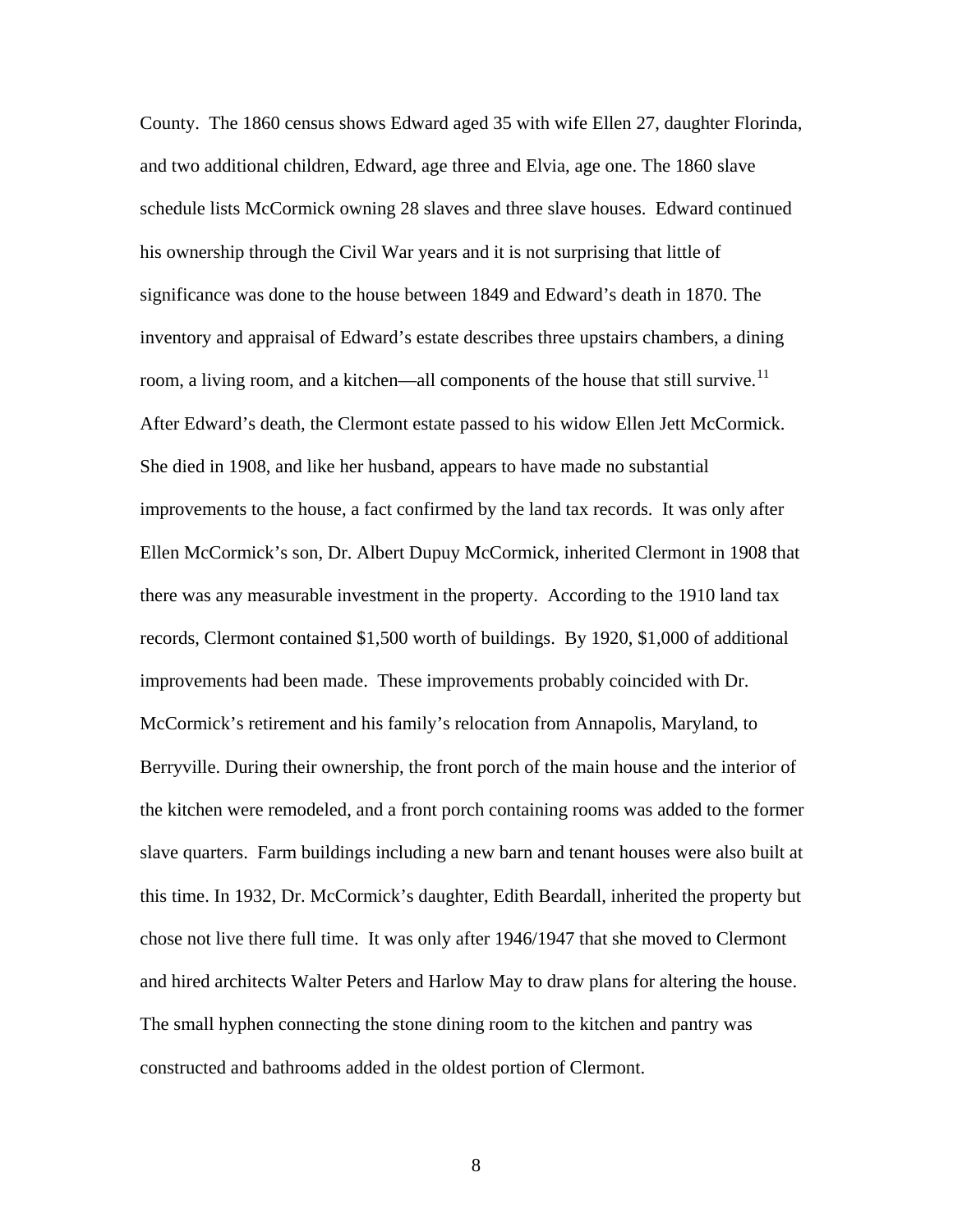In 1958, Edward McCormick Williams and wife Caroline Rust bought out the Beardall cousins' interest in the Clermont property. Williams was a local farmer and also the Clarke County Commonwealth's Attorney. In 1970/71, Williams and his wife engaged Washington DC architect Walter Peters, who had designed the addition for the Beardalls 23 years earlier, to make improvements to the house. A large addition was constructed in the space between the 1788 west frame and the 1836 stone sections that included a kitchen, bedrooms, and bathrooms. This finally connected all portions of the house and permitted circulation without having to go outside. In using similar materials, proportions, and forms as had been used in the older parts of the house, the Williamses created a more uniform appearance to the Clermont house, while simultaneously respecting the older portions. The installation of a wood shingle roof to cover both the new addition and the rest of the historic portions of the house contributed further to the sense of blending and a blurring of the lines between what was old and what was new.

Elizabeth Rust Williams, only child of Edward and Caroline, inherited the property in the mid-1980s after their deaths. She made minor changes that included removal of some of the earlier alterations, the installation of book shelves in the east parlor, and the commencement of renovations to the old kitchen. Otherwise she maintained the house in its current condition.

Writing in 1890, valley historian, J. E. Norris, characterized the McCormick family succinctly:

The early members of the McCormick family were singularly unobtrusive people, content in the happiness derived from their own family relations, being extremely clanish, and at least one branch of the family were evidently people of the strongest local attachments, for a large family settled and remained until death in the vicinity of their birthplace. Both the men and the women of the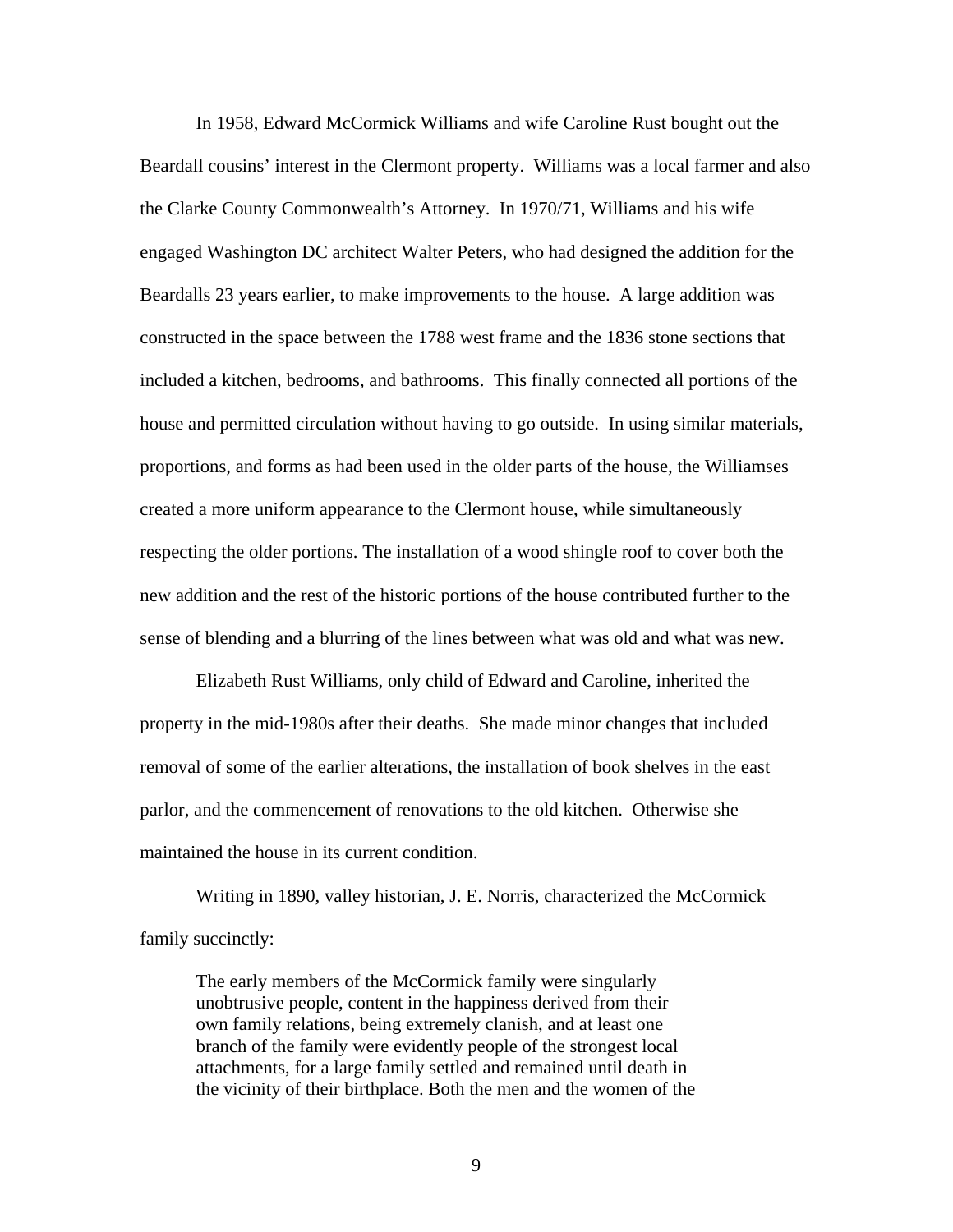family, so far as the writer's observation could reach, were without guile, strictly honorable, affectionate, domestic and courteous. One of their most marked characteristics was their great regard for the truth. $12$ 

The depiction of the McCormicks and their strong ties toward family and heritage appear to have contributed to the unusually well-preserved condition of Clermont today. This pride of ownership and commitment to family were particularly evident in the case of the last of the McCormick-family owners, the Williamses. They painstakingly altered the historic parts of the house as little as possible when they updated it. Elizabeth's pride in the 185-year McCormick-family ownership undoubtedly contributed to her decision in 2004 to leave the property to the Virginia Department of Historic Resources, with the hope that Clermont would be protected and preserved in perpetuity.

The architecture of this seemingly complex house helps tell the story of its occupants. Because the modifications are well articulated, it is easy to understand them and tie physical changes to the altered circumstances of ownership and personal stories of Clermont's inhabitants. Many architectural changes occurred at Clermont between 1756 and 1836 as counterbalanced with relatively few changes between 1836 and 1947. Most of these can be linked to specific events or conditions. The history of Clermont is still a work in progress. The wealth of documents yet to be analyzed will help color in the blanks and provide a better understanding of the people who lived there and the changing uses of the spaces.

Clermont is also significant as an example of a house that was built by and modified not by the rich Tidewater planters that tended to dominate the  $18<sup>th</sup>$  and  $19<sup>th</sup>$ . century architectural stage of Clarke. Instead, Clermont's builders were far more of the typical yeoman farmer. Furthermore, the technique of construction—frame with brick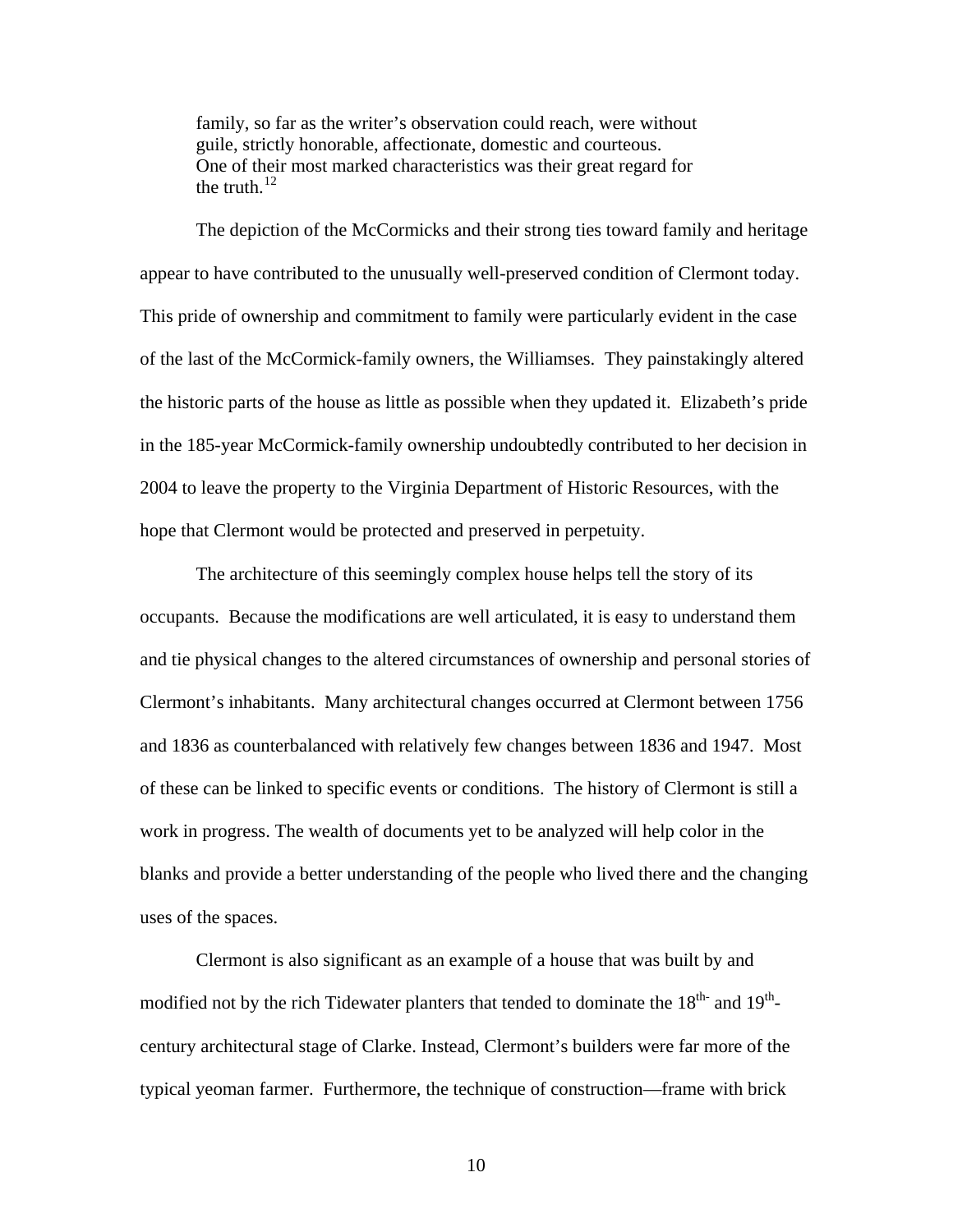nogging—was used early on in the dwelling's construction, and continued into the  $19<sup>th</sup>$ century, providing a rare opportunity to study subtle changes that occurred in building technology during that era.

Clermont is portrayed as atypical of the architecture of the area during the mid-18<sup>th</sup> century. Much of this characterization has to do with the fact that other early houses that have survived tend to be of masonry construction- a more durable material. As Dennis Pogue has suggested, there are many things about Clermont that fit the norm of the period. These include its frame construction with brick nogging, its size, and its original two-room hall-parlor plan.<sup>[13](#page-2-12)</sup> Clermont is significant as a vernacular dwelling of the mid-18<sup>th</sup> century that has been well preserved and where the evolution of building phases can be easily read.

Other early houses that survive in Clarke and the surrounding area include Helmley, where the traditional date assigned to the frame and masonry building is the 1730s.[14](#page-2-13) While the house shares some of Clermont's characteristics such as frame with brick nogging, wide weatherboard siding, a full-width porch, and a steeply-pitched gable roof, Helmley has undergone quite a bit more remodeling than Clermont and a fire greatly damaged it in the 1970s. The Goat House (John Ashby House) located off Route 50 at Ashby's Gap is a double-crib log dwelling that has been assigned the date of 1744. It has undergone several expansions and remodeling yet shares the characteristics of fullwidth porch, dormers, and a steeply-pitched gable roof with Clermont. North Hill contains an  $18<sup>th</sup>$ -century log cabin that shares these same characteristics as well but has been remodeled and now acts as a small wing off a much larger later addition. Meadea in White Post and Sweet Water near the Shenandoah River are two other  $18<sup>th</sup>$ -century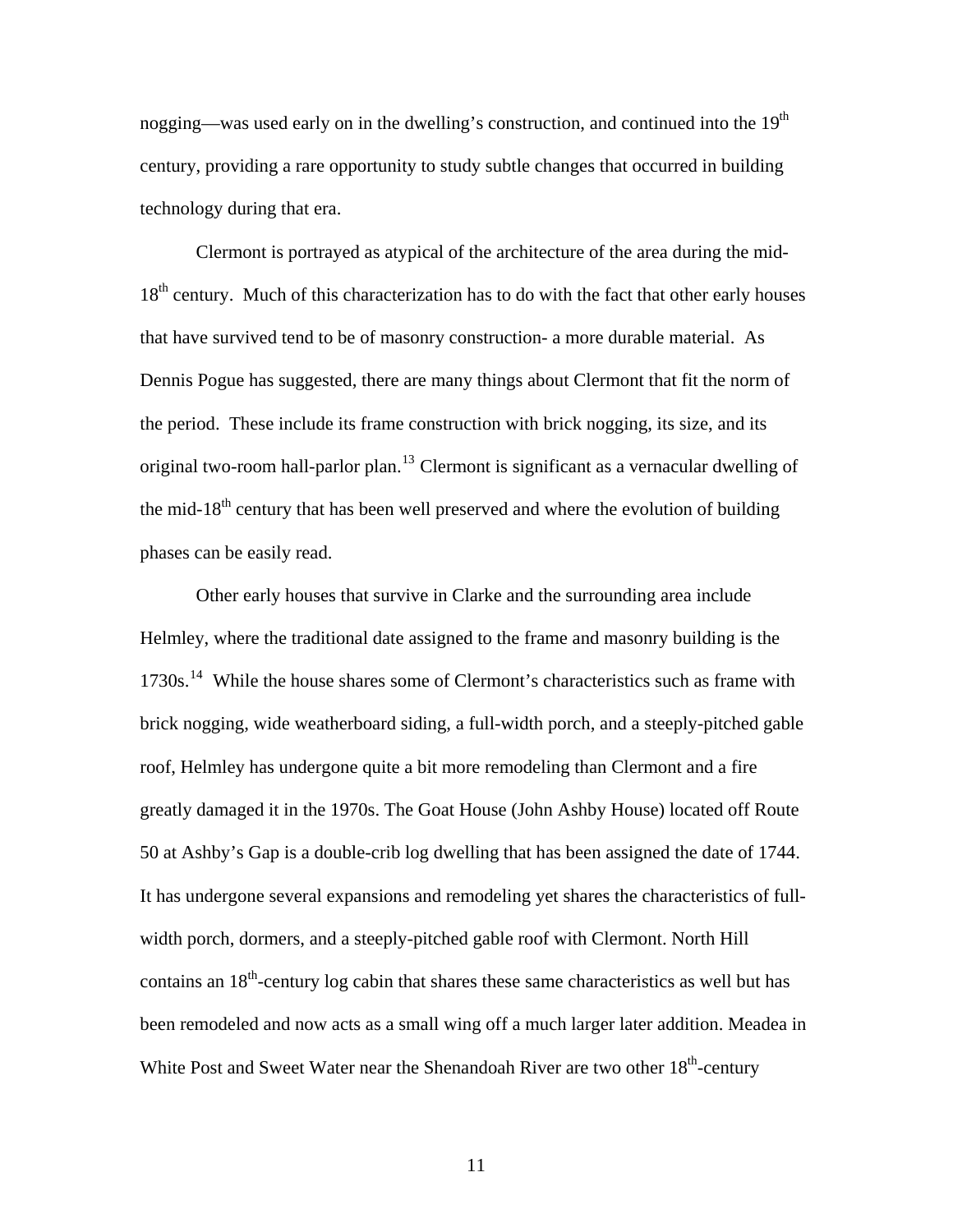dwellings but are of log construction. Another unique log dwelling is the Cooke-Byrd House off Route 340 near the West Virginia state line. It is comprised of two, freestanding one-and-one-half-story log units connected by an enclosed breezeway. Although it has undergone many additions and alterations, Soldier's Rest, which is partially constructed of frame with brick nogging is also believed to date to the mid-18<sup>th</sup> century. Brookside and Three Pounds, located in Millwood are both of frame construction and are believed to have been constructed in the last quarter of the  $18<sup>th</sup>$ century. Frame with brick nogging as a construction technique continued to be used well into the 19<sup>th</sup> century and is found in multiple dwellings in Clarke including The Glen, Hazelwood, and a tenant house at Saratoga. Clarke also has multiple examples of mid-tolate-18<sup>th</sup> century stone dwellings including Saratoga, Bloomfield, and Fairfield. Most have been greatly remodeled and enlarged over time. These also provide examples of different ways of adding on to a building.

The Peter Burr House located outside of Charles Town, West Virginia, is believed to have been constructed ca. 1751-1755 and is touted as "the oldest standing wood frame structure in West Virginia."[15](#page-2-14) Parts of the house are timber framed with brick nogging and although different in several ways from Clermont, the two buildings share many similarities and warrant further comparison.

This cursory examination confirms that Clermont is not only one of a very few surviving mid-18<sup>th</sup>-century buildings in Clarke, but is also one of an even smaller number that are of frame construction.  $16$  Clermont is particularly valuable to visitors interested in understanding the architectural evolution of a mid- $18<sup>th</sup>$ -century vernacular dwelling. Its precise dating allows the successive building phases to be tied directly to events and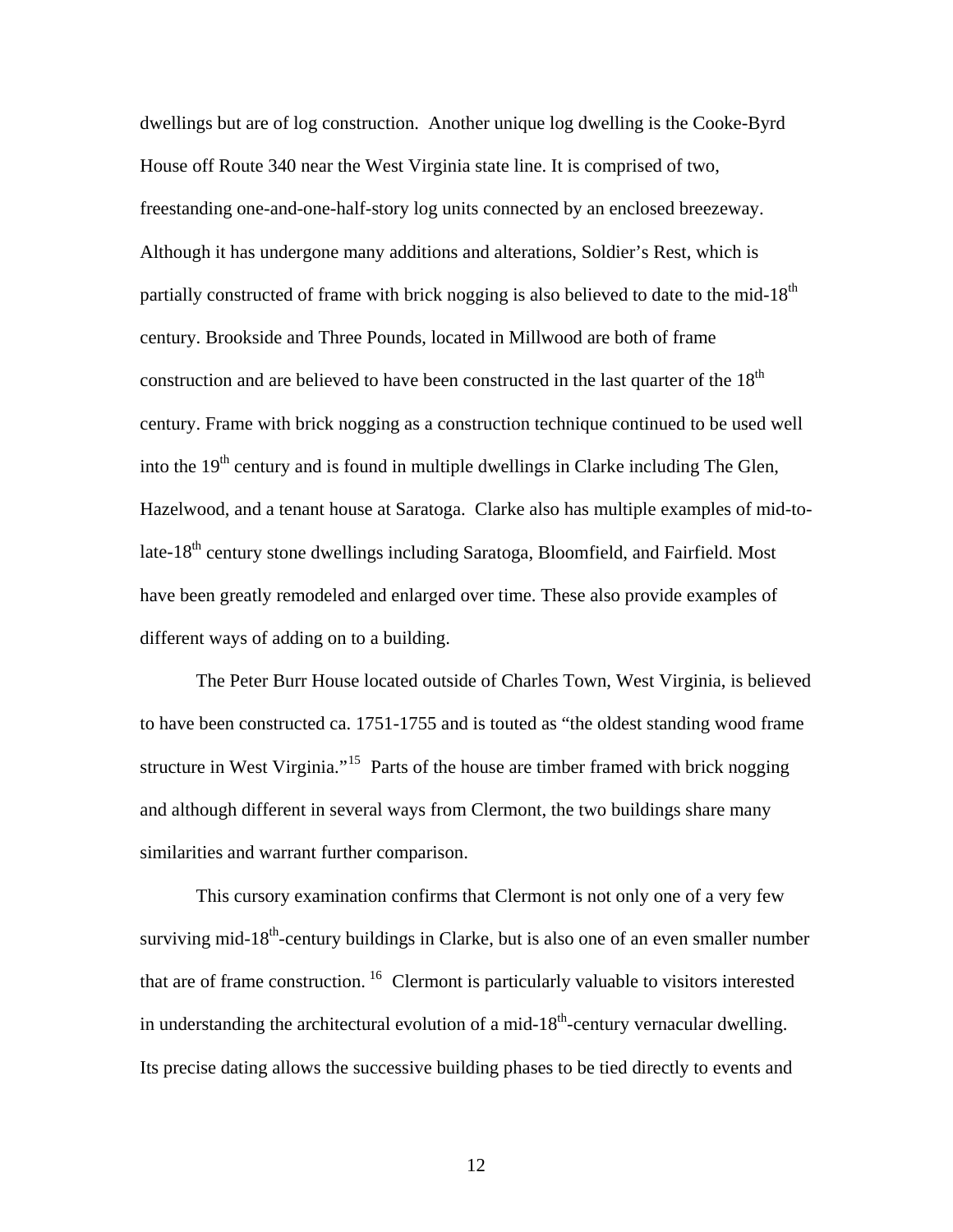conditions in the lives of its owners, providing a deep insight into the history of the property. The nature of the additions and alterations to Clermont also offer a rich opportunity to instruct visitors about a variety of construction techniques and architectural forms. This information should be presented in a manner where the knowledge gained can be applied to other places, encouraging the visitor to become more observant and engaged with their own surroundings.

## Addendum

#### **Slave Quarters:**

During the 19<sup>th</sup> century, Clarke County's enslaved African-American population was larger than that of whites. According to the 1840 census, 3,325 slaves lived in Clarke County at that time while the population for whites that same year was 2,866, and free blacks numbered 162.<sup>[17](#page-2-16)</sup>

The 1860 Slave Census revealed 346 slave owners in the county, owning a total of 3,375 slaves. The average slave owner did not own ten slaves. Instead, at least one third owned four or less, and the other two-thirds owned anywhere from five to 97 slaves. In addition to indicating the number of slaves owned, the census noted the "number of slave houses." It is unclear whether this number included all the slave houses on the property, because in most cases, the living conditions would have been almost unbearably crowded.

The slave quarters at Clermont are significant as a rare surviving example in Clarke County of that building type constructed of log. Dendrochronology confirms the construction date of the building as 1822 and receipts for carpentry work in 1861 held by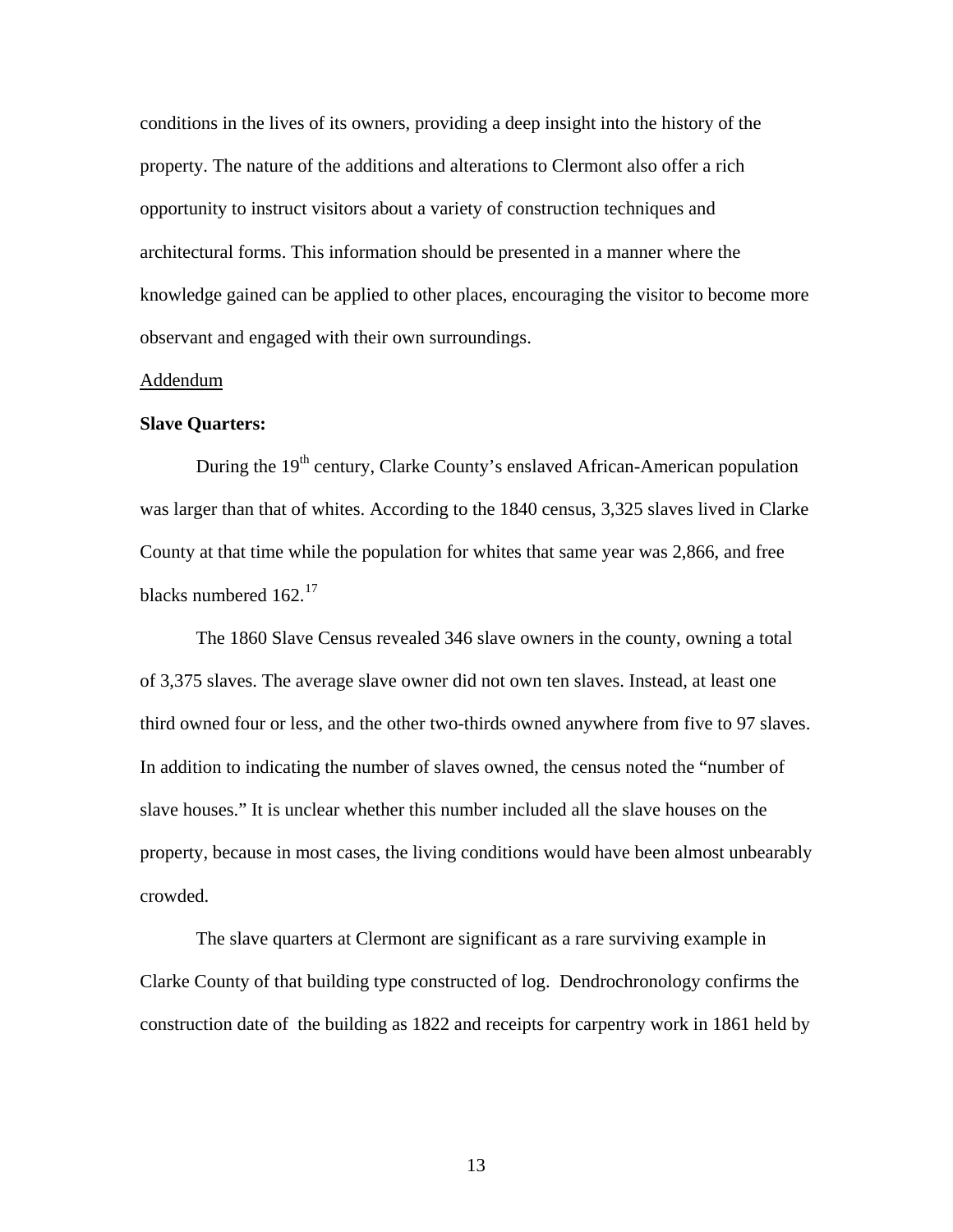the Clermont Foundation correlate with alterations made to the building. Furthermore, the receipts refer to the building as the "negro House."<sup>[18](#page-2-17)</sup>

A cursory survey of former slave quarters in Clarke suggests that as with dwellings, most that survive are ones of stone or brick construction. The majority have been remodeled for new use as either a guest house, tenant house, or enlarged into a primary residence. These include slave quarters at the following properties in Clarke: Milton Valley, River House, Air Hill, Mesilla, Clay Hill, Guilford, Federal Hill, Carter Hall, Llewellyn, Chapel Hill, Arcadia, Runnymeade, Audley, Elmington, Smithfield, Hill and Dale, Morgan Spring, Tuleyries, Bel Voi, Clifton, Avenel, Pagebrook, Monterey, Farnley, and Fairfield.

One of the very few examples of log construction, the slave quarters at Clermont was used after the Civil War to house those who continued to work on the property, particularly as domestic servants. Although in fair condition, the building is relatively unaltered and could provide insight into early- $19<sup>th</sup>$ -century buildings of this type.

## **Meat House:**

The frame meat house at Clermont was constructed in 1803 while the property was owned by William Snickers. Its unusual frame construction consists of vertical members spaced closely together. As is the case with surviving slave quarters, the majority of extant examples of this building type in Clarke are of masonry construction. An earlier frame meat house exists at Greenway Court and possibly one at Federal Hill. The meat house at Clermont is significant not only for its construction technique, but for it large size and well preserved condition.